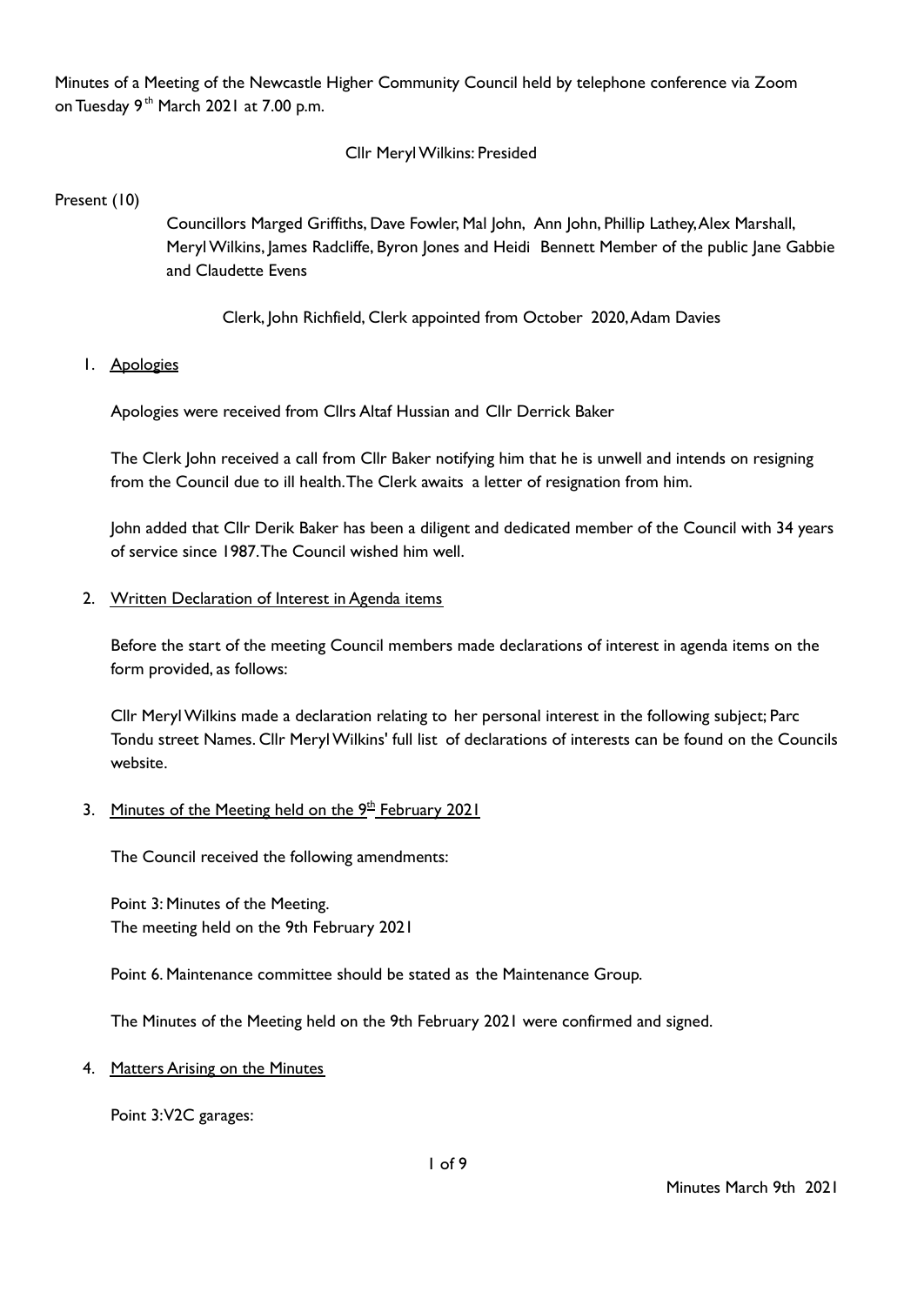An email was received from Valleys to Coast regarding the garages in Pen Y Fai. Valleys to Coast noted that a site meeting can take place once restrictions allow to discuss the dilapidated issue.

## Point 5a:Active Travel:

Cllr Mal John updated the Council regarding Active Travel Route. Cllrs was not provided the link to the meeting so was unable to attend.A further meeting is to be arranged to discuss the concerns with the route between PenY Fai and Cefn Glas as it is deemed not a safe route.

## Point 13. Correspondence:

Mr Phil Beaman has emailed the Council confirming that he has had a response from BCBC's legal department but has not provided this to the Council.

## Public session

Although not on the Agenda, as stated within the Councils Standing Orders the public was invited to speak:

Claudette Evens, Cllr forYnysawdre Community Council and member of the Tondu and Aberkenfig Community Association.

Claudette updated the Council regarding the Community Association's effort to arrange a safe crossing along Maesteg Road. Further concerns were raised regarding water runoff from Lidl in Tondu and the retail park.The Association has attempted to contact the management company but had no response.

Claudett thanked the Council for the bulbs that were planted.

The Council still awaits information regarding the defibrillator that has been arranged to be placed within the retail park. Suggested by Cllr Bennet that the Council look into further suppliers for the defibrillator.

Cllr Griffiths thanked those who are involved with the litter picking efforts and commended their efforts for keeping the Council wards clean and tidy.

## 5. Reports from BCBC Members

a. Cllr Altaf Hussain

Cllr Altaf Hussain was unable to attend.

b. Cllr James Radcliffe

## i. Aberkenfig Bowels Hall

It was reported a number of months ago that the gate near the Bowels Hall in Aberkenfig was locked during occasions. Cllr Radcliffe has received an unhelpful report noting that BCBC does not own the land and is unaware who does. Further investigation is needed.

ii. Gypsy and Traveller Accommodation assessment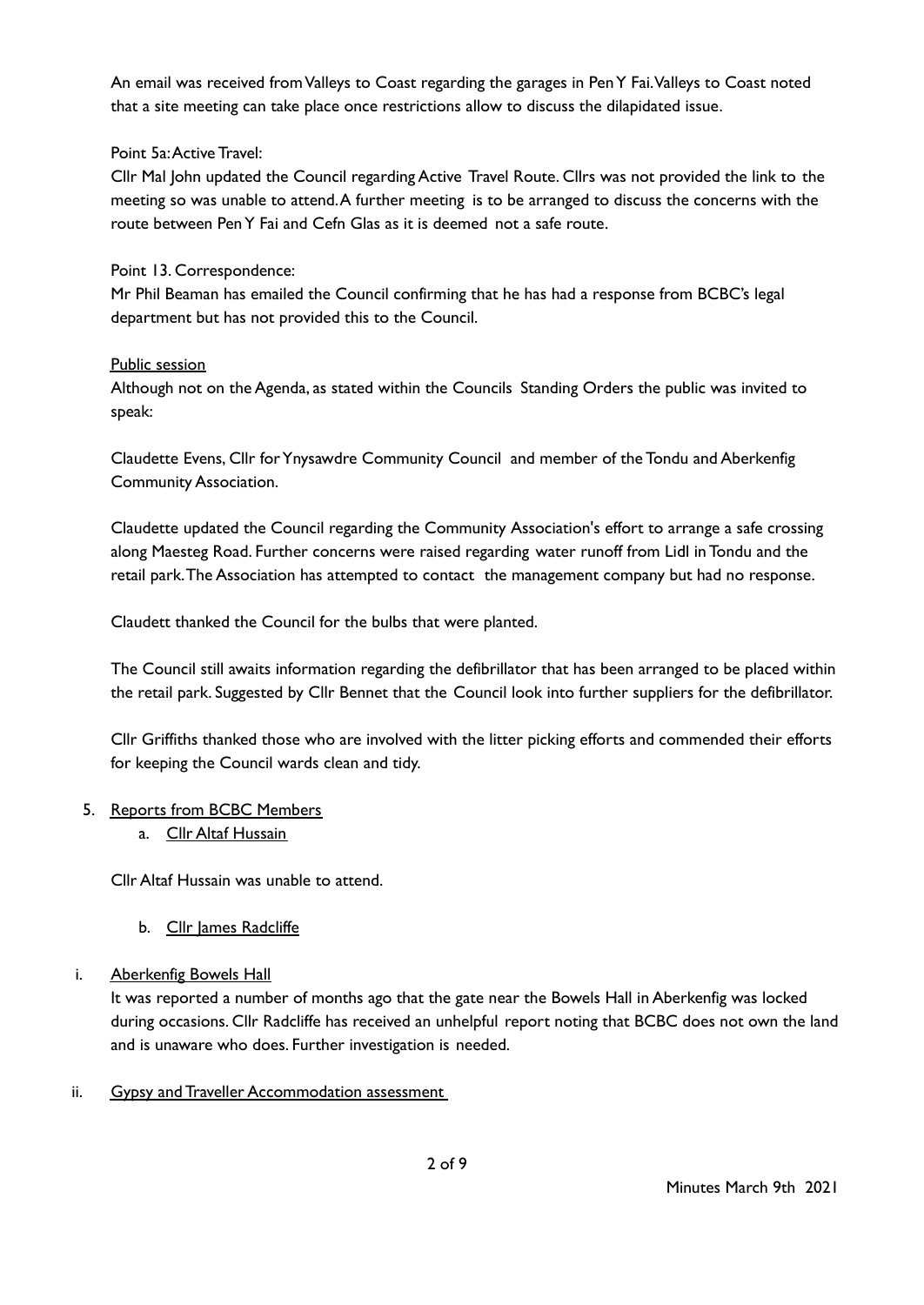Cllr Radcliffee had checked the assessment and informed the Council that there are no plans for additional travelers site within the wards but will inform the Council if anything further develops.A private site has been identified within PenY Fai but nothing further is currently being decided.

## iii. Platform Mental Health

Cllr Radcliffe informs the Council that he now works as the head of public affairs at Platform a mental health charity. Councillors congratulated him on his appointment.

## iv. The Rocks PenY Fai

Cllr Mal John requested Cllr Radcliffe with the absence of, Cllr Hussain, he was asked to attend a meeting at the Rocks to speak to Mr Beaman from BCBC regarding the Councils concerns that the owner is removing part of the wall and created access across the common to the back of the properties. The Chair, Cllr Wilkins was offered to attend the meeting.

## v. Mount Pleasant

Cllr Marshall informed the Council that BCBC have contacted the owner of Munro's Mini busses located at Mount Pleasant to inform them that he is parking his vehicles illegally along the road. Cllr Radcliffe informed the Council that he is breaking planning regulations.

## vi. Referrals.

Cllr Radcliffe offered to send referrals to BCBC while Borough Cllr Altaf Hussain is not available.

## 6. Report from Maintenance Group

Cllr Marshall followed on from his earlier comments regarding Munro's Mini busses located at Mount Pleasant noting that they are currently hearing up the road due to its steep incline, the Council is awaiting a response to this issue.

Following on from the previous comments regarding the active travel route. Cllr Marshall informed the Council that the route through Aberkenfig, PenY Fai to Cefn Glas due to the railway bridge it is a rat run making it very difficult for the route to be deemed as a safe route.A meeting will be arranged and other Councillors were invited to attend and voice their concerns.

It was reported by Cllr Mal John that the current CAT (Community Asset Transfer) is currently underway. Quotes have been provided to the Maintenance Group with the following figure being at the best value for the Council and recommended by the Group.

# Contractor Mat Scott Quotes

13 grass cutting per year including litter picking at £2470 (£190 per visit)

Hedge cutting at £350

Totaling £2820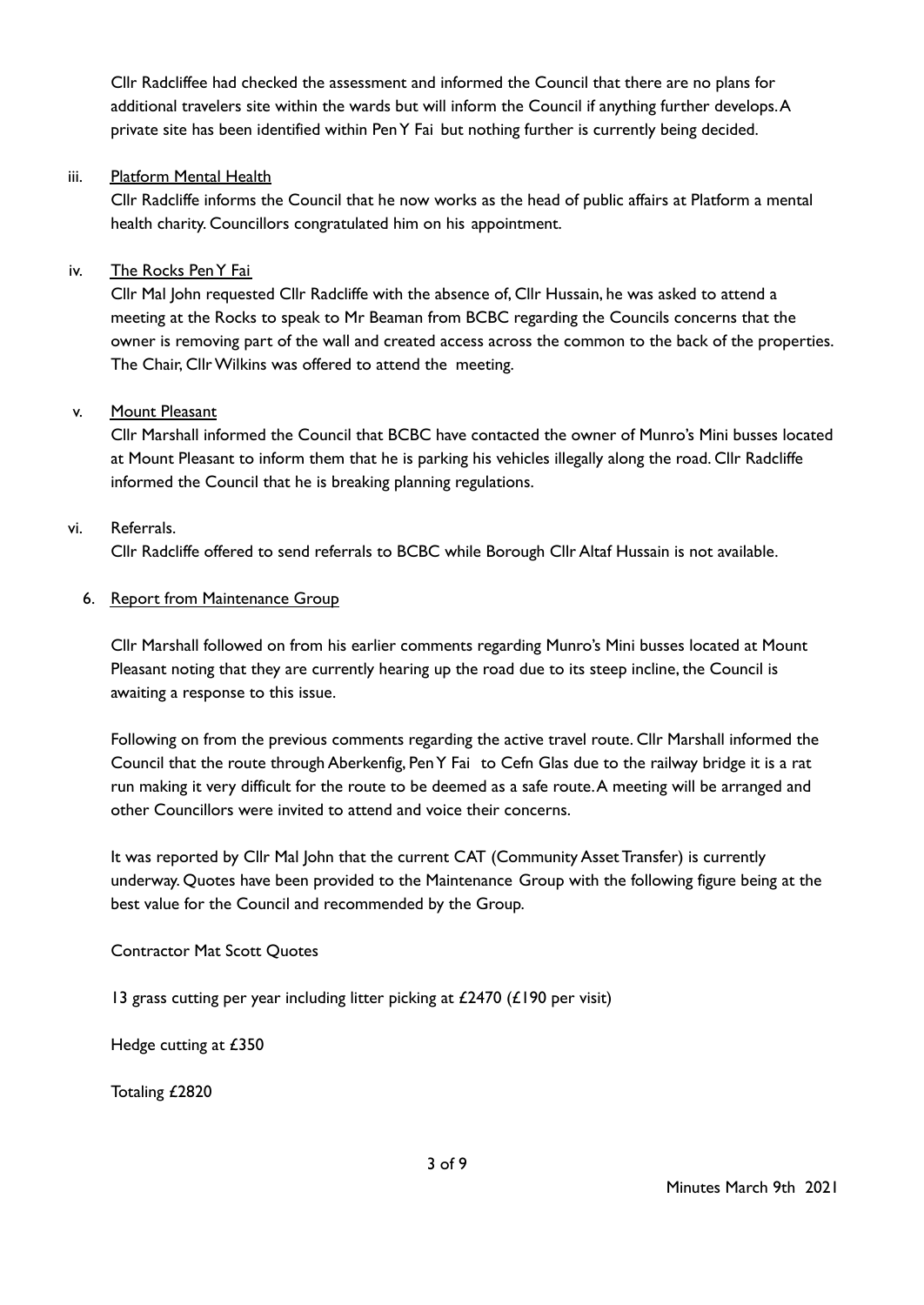Nothing further has been done for Park Cavendish due to nothing being progressed at this time with BCBC.

The Council questioned why 3 quotes were not obtained and was informed that under the Councils Standing Orders, the Council should when considering contracts under  $£3,000$  strive to get the best value for money. It was reported that 3 quotes were strived for but with no further companies able to quote for the full service or respond to the request.

Cllr Griffiths questioned if legal advice has been sought for the Councils contract from BCBC.The Clerk notified the Council that 3 quotes were attempted but only one received from King Davies with a Fee of £350 plusVAT.

It was decided that for the Council to agree this funding the quotes should be made available to the Council before a decision is made.The Council decided to defer this matter to the next Council Meeting. Proposed by Cllr Bennett and seconded by Cllr Radcliffe

Cllr Mal John provided the Council with an alternative costing  $\pounds$ 10,000 with the option of placing a container within the Pheasant Field with further costs to the Council for equipment.

## 7. Christmas Lighting Update

No response has been received from BCBC regarding a quote for the Christmas lighting within the Pen Y Fai ward.A like for like quote has been requested from BCBC.The Clerk awaits a further response.

Councillors have been provided with a Christmas lighting brochure which shows the options available to the Council.

## 8. Street Names (Parc Tondu)

Cllr Mal John requested the Clerk to get in touch with Llanmoor Homes requesting if the Council could suggest any street names.The working group met on Tuesday 2nd March and has come up with the following suggestions:

Pwll y glo Rhes Gas Gwent Clos Gâtiau wyn Llidiart wen pont coed / Pont Gwyn Olwyn Ddŵr Heol Parc Tondu / Heol Parc slip Clos Barics Clos gwersyll.

It was suggested by Cllr Marged Griffiths that we post on Social Media requesting any suggestions from the Community, no further information was received from this effort.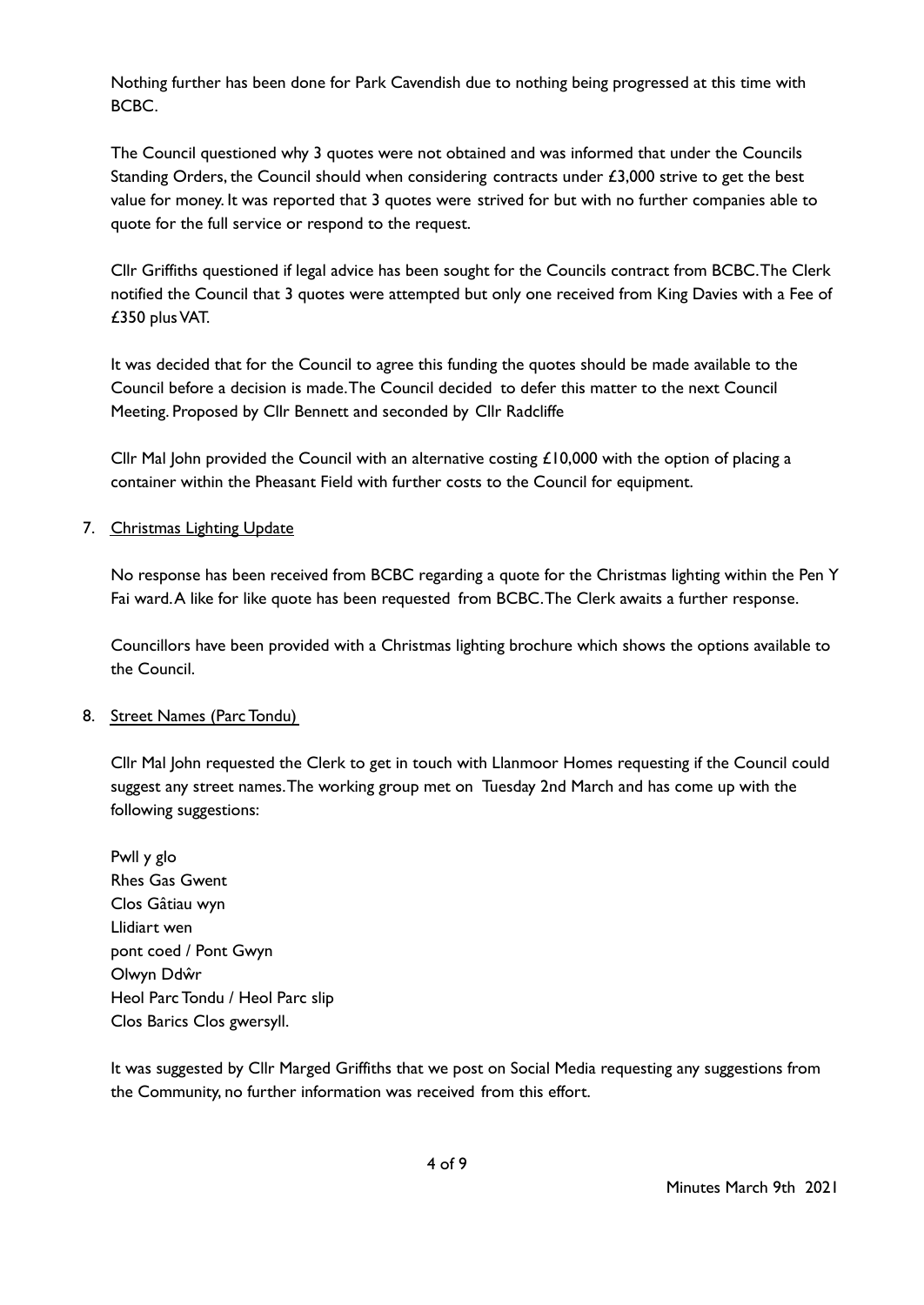Cllr Mal John passed on his thanks to those who were able to attend the Sub meeting. Further names were suggested from Claudette Evens for consideration.

It was proposed by Cllr Griffiths that we send the names to Llanmoor Homes seconded by Cllr Ann John.

## 9. Summer Play Scheme

An email was received from BCBC enquiaring if the Council would be happy to participate with funding a summer plan scheme 2021. No costings or obligations were suggested with the email.The Council discussed the Council does have the funds if it chooses to go into its reserve funds that may be used to pay for this scheme.The Council noted that it is happy to participate with the scheme depending on costs.

#### 10. Clerk Contact

The Clerk confirmed to the Council that the Clerks contract is now awaiting the Chair to be well for it to be signed. Councillors were informed that this payment is classed as income and should be placed on their self assessment tax returns.

#### 11. Finance

## a. Remuneration payments

Unless provided in writing Councillors were provided their remuneration payments of £150.

| <b>RHAG</b><br>other half of Mal John's Chairs allowance | (Rhieni dros Addysg Gymraeg) | 300      | 201777 |
|----------------------------------------------------------|------------------------------|----------|--------|
| <b>Planning Aid Wales</b>                                | (Clerk's Training)           | 30       | 201778 |
| <b>One Voice Wales</b>                                   | (Training HB MG)             | 60       | 201779 |
| Centregreat                                              | (Christmas Lights)           | 60       | 201779 |
| Floodlighting and electrical LTD                         | (Christmas Lights takedown)  | 528      | 201796 |
| <b>Councillors Allowances</b>                            | (Remunerations)              | 150 each |        |
| Clerk reimbursements for the last quarter                |                              |          |        |
| Adam                                                     |                              | 62.76    |        |
| John                                                     |                              | 189.54   |        |

£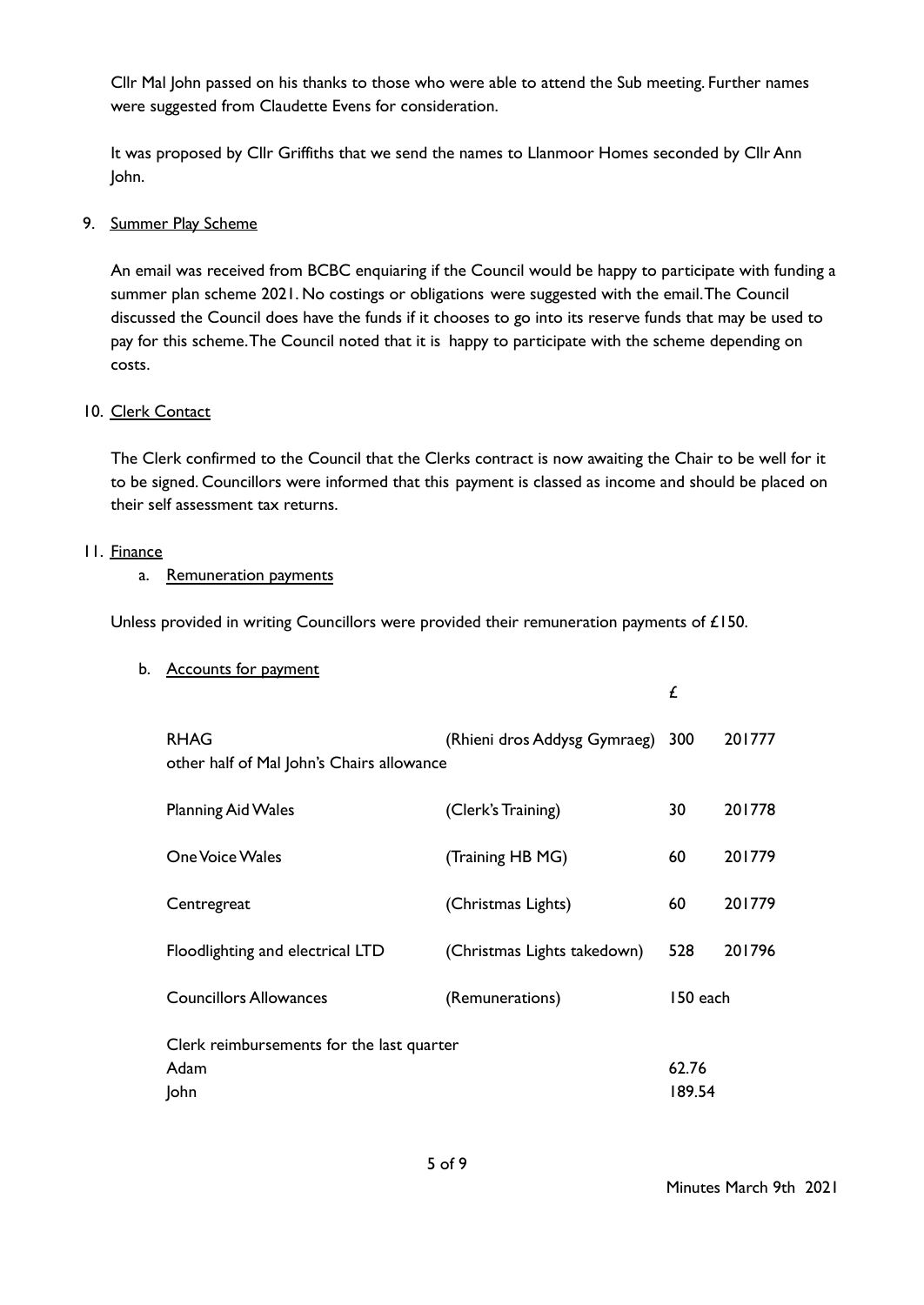## Clerk salaries \*\*\*\*\*\*

It was reported to the Council by our guest Jane Gebbie that Clerk salaries must not be visible to the public and should be provided to the Council separately from the publicly available minutes.

# 12. Correspondence

1. One Voice Wales - Bridgend/Cardiff/Vale Area Committee

Email received from One Voice Wales noting that the next meeting will take place remotely at 7pm on Monday 19th April 2021

2. Consultation on future use of Glanrhyd Church

Email received from Cllr Bennett referring to the change of use for Glanrhyd Church and a subsequent meeting for the community to attend.

## 3. Centregreat

An invoice received from Centregreat for Christmas lighting, to the value of  $£3,306.00.$ 

## 4. Suspicious Vehicle

Email from Cllr Lathey informing the Council that this email is recorded for future reference.

5. Clerk's induction and training

Cllr Griffiths provided the chair and clerk with suggestions which included email contacts, lone worker policy and pre employment checks.

## 6. Clerk's Contract

The Clerk provided Cllr Hussain the final version of the new Clerks contract.

7. OneVoiceWales

Invoice totaling £60 for Cllr Heidi Bennett attending The Council as an Employer Module 3 and Cllr Marged Griffiths attendance Code of Conduct Module 9

## 8. Clerk

An email was sent to Cllr Hussain and Cllr Griffiths with the Clerks passport image proving the clerks right to work in the UK.

# 9. One Voice Wales

Forward email from Independent Remuneration Panel for Wales requesting individual councillors to provide feedback on undertaking a review of the framework for the remuneration of community and town councils.

## 10. Clerk

A lone working guide was provided to the clerk for reference

11. Aberkenfig allotment association

A letter was sent via email to a number of allotment holders to make payment for their annual rent payment. Further letters were sent to the members unable to be contacted via email.

## 12. Clear Data

Clear Data provided a quote of £495 excludingVAT for Scanning the Councils documents into a digital format.The quote was per box and is subject to what it includes.

13. BCBC

BCBC is seeking to indicate interest or intent in supporting the Summer 2021 potential activity programme.

14. Active Travel route in Pen y Fai area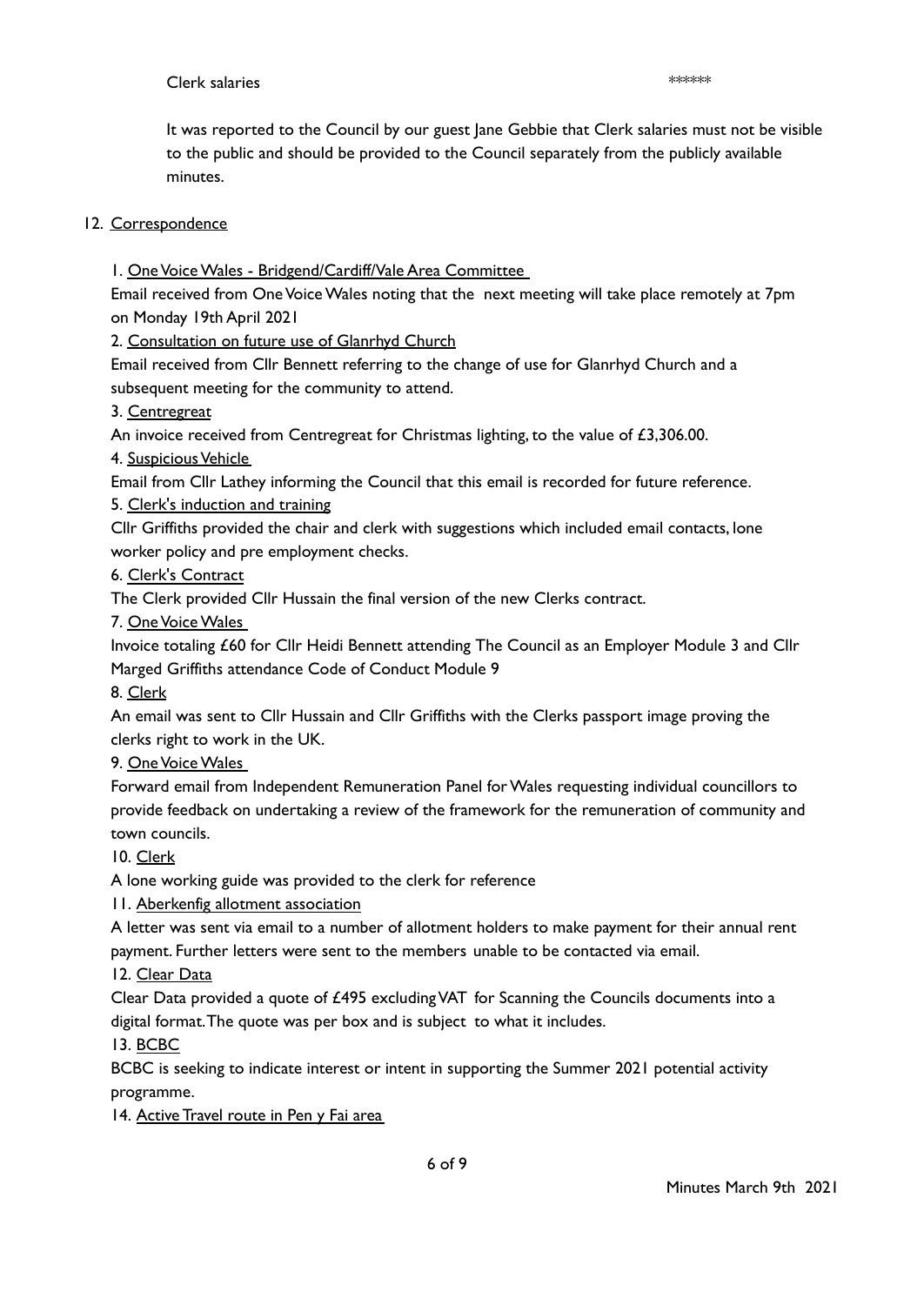Cllr Alex Marshall copied the Council into a conversation with Cllr Hussain and Cllr John regarding his concerns regarding the Active Travel Route within PenY Fai.

Page 4 Agenda March 9th 2021

15. Mountpleasant Aberkenfig

Cllr Alex Marshall informed the Council that a resident of Mountpleasant raised her concerns about the people living at The Moulders Aberkenfig, who run a taxi firm from their property. Cllr James Radcliffe and the Council contacted BCBC making them aware of the concerns 16. BCBC

An email from BCBC noting that a Code of Conduct training course is set for anyone to attend on the 30 March 2021

17. Llanmoor Homes

In response to the Council request to suggest street names at Parc Tondu. Mr Tim Gray for any progress. He was notified that a meeting is taking place on the 2nd March with the Council responding a week later.

18. Playground Inspections Sheets

The Clerk of Milton Parish Council provided the clerk with a playground inspection sheet that we may want to adapt for our Councils use.

19. Safety concern

It was reported to the Clerk that the clips holding up the old school signs along Bridgend road look brittle and as such may fall on a bypasser.This information was passed onto BCBC.

20. Penyfai Rock Cottage

Mr Beaman informed the Council that BCBC have had the relevant information from my BCBC's colleagues in the Legal Section. Mr Beaman has arranged to visit the common week commencing 8 th March 2021.The clerk has requested information regarding the outcome and not had a response.

21. Clerk (John)

An email was sent to cariad asking if it has agreed funds to enable supply of a defibrillator in Tondu 22. Planning AidWales

An invoice was received to the value of  $£30$  for the Clerk to attend training called Planning Applications - Advanced workshop for the 01/03/21.

23. Parc Tondu Names

Cllr John provided suggestions brought up during the working group meeting.

24. Pen-Y-Fai Scout and Guide Hall

A response was received from Pen-Y-Fai Scout and Guide Hall informing the Council that they have every intention that the hall is available for community use once covid 19 restrictions allow.

25. Westcotec

A conversation withWestcotec confirmed that the Council speed lights within PenY Fai are under warranty for 6 years upto the 19th June 2025.The Clerk has contacted Centregreat and they have offered to look at the lights to check if it is a wiring problem or a unit problem and I await a response.

Point 2:The Clerk, Cllr John, Cllr Griffiths and Cllr Bennett attended a meeting regarding Glanrhyd Church.This meeting informed the Council and other interesting parties the prospect of opening up the Church and allowing outside organizations utilize its facilities for community and mental health usage.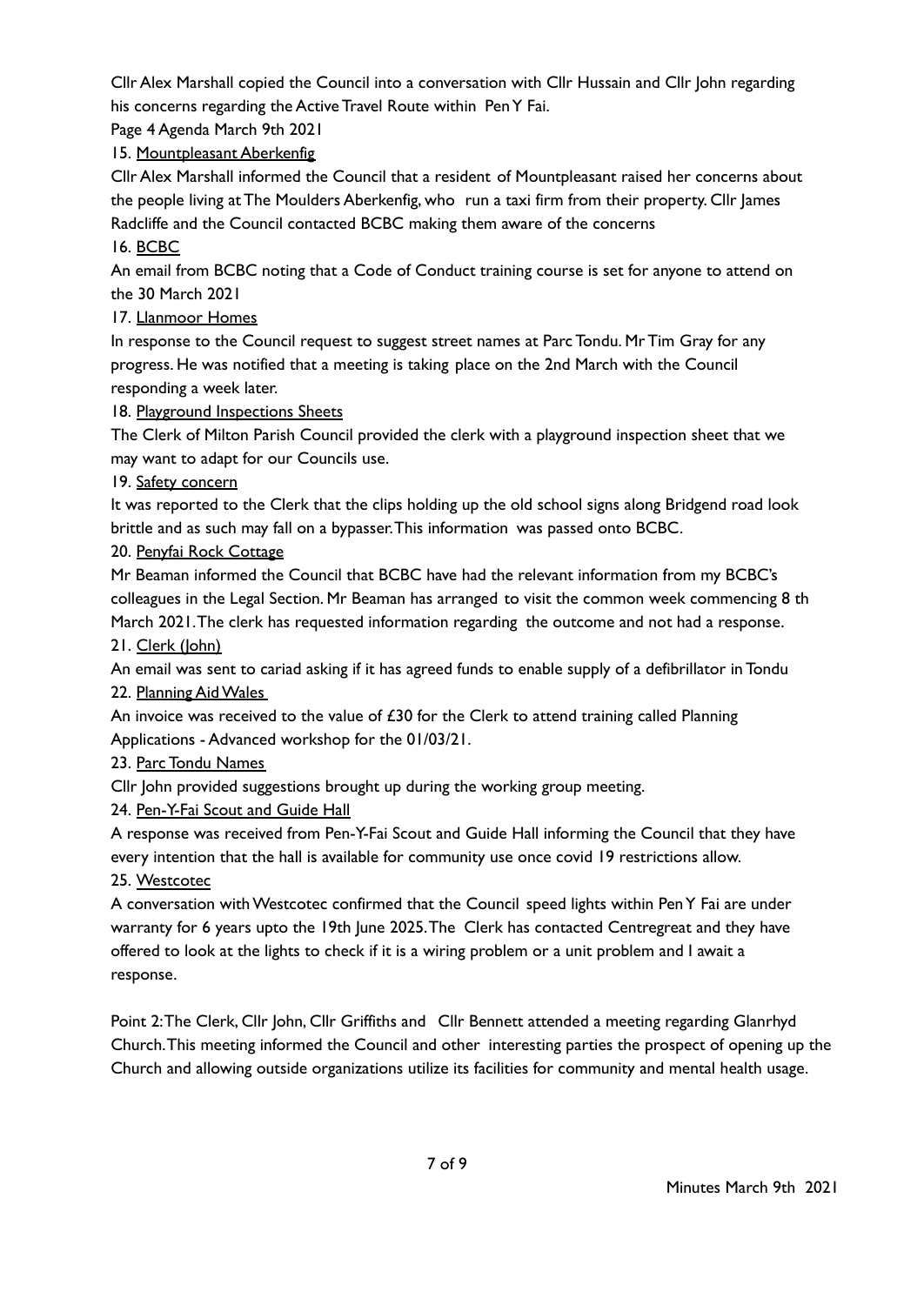The Clerk informed the Council that letters via email and post have been sent to allotment holders in readiness to pay their allotment rent for 2021 - 2022 financial year. Some cheques have already been received by the Clerk and further payments were offered by bank transfer.

PenY Fai Scott Hall has been in touch with the Council confirming its commitment to be available for all within the community but awaits Covid regulation to allow it to reopen. Cllr Mal John acquired a copy of the deed and welcome councillors to look at the document if they wish.

## 13. Planning Applications

There were none.

# 14. Reports from Councillors

The Council discussed its concerns regarding the road system at the junction going up to Maesteg Road. The Council was made aware that this issue has already been raised with BCBC at the planning stage. Claudette informed the Council that the new link road is under construction but has information that it will not be complete until 135 houses are built. Cllr Radcliffe was requested to look into how many properties were to be built prior to the new road being completed, he confirmed that a request has been put in.

CllrWilkins reported that a sign has been illegally placed at Heol Tyn-Y-Garn and PenY Heol. Cllr Bennett suggested that these be reported immediately to BCBC for removal.

Cllr Mal John reported thatYnysawdre Community Council has recently procured and placed new name signs. It was reported on social media that our Council may want to look into this option for our wards.

Cllr Fowler enquired if any further update has been received regarding larger dog bin in Pentre Felin due to it overflowing often.The maintenance group is awaiting an invoice from the previous company prior to arranging the procurement of further bins.The Clerk suggested that any further issues with overflowing bins please inform the Clerk and he will pass the details on.

Cllr Bennett informed the Council that the grit bin at Sandra's Shop is for the community and is not the responsibility of the shop owners. Cllr Bennett has been in contact with BCBC regarding a fence at Cavendish Park that is falling down as it is considered dangerous.

Cllr Griffiths informed the Council that along Pen Y Fai road under motorway a no access sign is rotten. Cllr Griffiths agreed to send a photo to the Clerk to report to BCBC for repair.

# 15. Reports from Community Associations

Cllr Griffiths as part of PenY Fai Community Association informed the Council that the Association is intending on arranging a survey for the community and also arranging similar arrangements as Aberkenfig and Tondu Association regarding litter picking perversions.